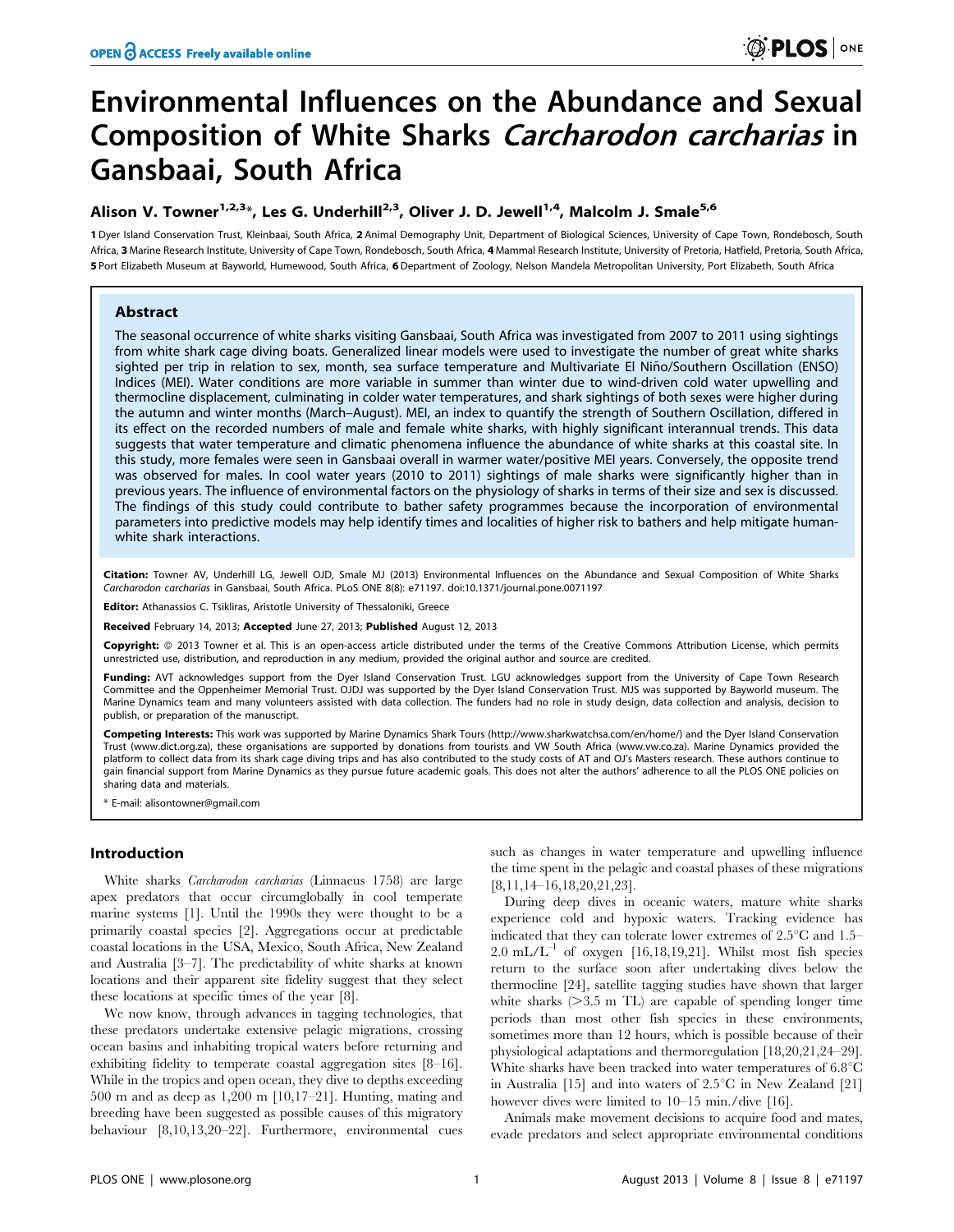[30]. On returning to temperate coastal areas, white sharks generally dive less frequently and to shallower depths, as they are limited to continental shelf waters [21]. White sharks on the coastal shelf in Australia, California and New Zealand spend most of their time between the surface and 50 m where water temperatures remain more stable [21]. Furthermore, different size classes of white sharks seek out different sites when visiting coastal regions [31–33]. These are probably determined by prey availability, suitable environmental conditions, or both. Throughout their range [16,34,35] adult and juvenile female white sharks [16] are more frequently documented inshore in summer months than male sharks [31–33,36].

El Niño/Southern Oscillation (ENSO) is the most important coupled ocean-atmosphere phenomenon to cause global climate variability on seasonal to interannual time scales [37]. During warm events, atmospheric pressure rises in the western Pacific Ocean and falls in the eastern Pacific Ocean, weakening or even reversing the direction of south east trade winds [38]. This causes suppression of the thermocline (pushing it deeper), with a pool of warm water surging eastwards along the equator, towards South America and a reduction of the sea level in the western Pacific Ocean [39–41]. It is an important component of climate variability along the South African south coast [42,43]. The periodicity of ENSO events varies between two and ten years [41,44] with an average return period of three years [45]. Multivariate El Niño/Southern Oscillation (ENSO) Index (MEI) is a multivariate measure of the ENSO using six of the main observed variables over the tropical Pacific Ocean [37]. MEI integrates more information than other indices, such as the SOI (Southern Oscillation Index), which is based on Tahiti-Darwin pressure difference alone. MEI is thought to better reflect the nature of the coupled ocean-atmosphere system compared to other indices [38]. The highest values of MEI represent the warm ENSO phase (El Niño) while the lowest values of MEI represent the cold ENSO phase (La Niña). Furthermore, the minima and maxima of MEI follow a 60 month cycle [46]. In South Africa, ENSO has been studied in detail particularly in relation to commercially important fishery species such as anchovy, sardine and squid [47,48]. Environmental factors have been suggested to explain the higher capture rate of juvenile male white sharks in the anti-shark nets off the KwaZulu-Natal coast during a positive SOI or La Niña cool season [49].

ENSO events occur frequently each decade causing short to medium-term fluctuations in the climate [50]. During these periods, anomalous physical conditions impact widely upon marine biological systems; both positive and negative anomalies affect the ecosystem [43,51]. While changes in top predator population dynamics have been linked to large scale oceanographic processes in most major ocean basins, the effects are particularly evident where predator species are not able to respond by switching to other prey species [51]. The relationship between these climatic processes and trophic responses is often complex and may be delayed in response to the primary climate signal change. These effects may manifest in predator population distributions, movements, densities, phenology, behaviour and community interactions [51].

Gansbaai, in the Western Cape Province of South Africa, is visited seasonally by various size classes and both sexes of white sharks [33,52]. In summer, intensified south easterly trade winds result in upwelling [53] causing cold water of Benguela origin to enter the bay. In winter, the westerly wind belt moves northwards and becomes the dominant prevailing wind, reducing upwelling and increasing the leakage of warmer water of Agulhas Bank origin into the bay [54]. The variability of water temperature with season, (upwelling i.e. colder and more variable water temperatures in summer) along with changing environmental parameters such as swell height, wind speed and turbidity between seasons, makes Gansbaai an ideal study site to monitor the influence of environmental parameters on white shark numbers.

This study investigates the seasonal occurrence of white sharks visiting Gansbaai over a five-year period using sighting data recorded from shark cage diving boats. Environmental parameters that may influence the number of white sharks and the sexual composition of the population of animals in the bay are investigated. The relationship of interannual variability in sightings to ENSO events that occurred during the study was also investigated.

## Methods

Gansbaai is a semi-enclosed embayment situated on the south coast of the Western Cape, South Africa. It is relatively exposed with the western and eastern boundaries being Danger Point  $(34^{\circ}37.50^{\prime}\text{S}; 19^{\circ}17.30^{\prime}\text{E})$  and Quoin Point  $(34^{\circ}47.28^{\prime}\text{S};$  $19^{\circ}39.15'$ E), respectively. White sharks were observed in this study area at two distinct localities: around the periphery of Dyer Island (34 $\degree$ 40.669'S, 19 $\degree$ 23.863'E) which is located 8 km offshore of the nearest harbour town (Kleinbaai); and at Joubertsdam  $(34°38.366'S; 19°25.158'E)$ , an inshore reef system running parallel to a sandy beach where sharks occurred in areas as shallow as 2 m deep, immediately behind the surf zone (Figure 1).

During this study, data were collected onboard purpose-built shark cage diving vessels owned by Marine Dynamics, a commercial shark cage diving operator. Between January 2007 and September 2010 a 10.8 m catamaran was used, and from October 2010 until the end of the study in December 2011 a 12 m catamaran was used. Daily log sheets were used to record data on individual sharks and environmental parameters were recorded on every trip. All observations were made from a platform 1 m above sea level. Chumming was initiated on arrival after anchoring at the site at which sharks were expected to be found. Shark cage diving boats operate in these two distinct areas in the bay (Dyer Island and Joubertsdam) and the use of these areas is seasonal. Chumming was undertaken by pouring a mixture of sardine oils and mashed teleost-based chum into the water to create a scent trail on the surface which would orientate and attract the sharks towards the boat [36].

The anchoring position and water depth were recorded using the boat's navigational equipment, a Furuno GPS (model GP32). Sea surface temperature (SST, measured to the nearest  $0.1^{\circ}\mathrm{C}\mathrm{)}$  was recorded during 2007 to 2009 using a probe located 2 m below sea surface in the tunnel of the hull. A Sea-Bird conductivity temperature depth meter (CTD) and a Yellow Springs Instruments (YSI) probe were used to measure these parameters during 2010 to 2011. These instruments were calibrated with the previously used boat sensors to maintain consistency. Wind and current directions were determined from the direction of the chum line, a clearly visible slick on the surface. Underwater visibility (m) was estimated using marked reference points on a dive cage. Swell height (m), sea condition (classified as swell, wind chop or calm) and percentage cloud cover (nearest 10%) were recorded on anchoring. Wind speed (knots) and direction (16 compass points) were obtained from a local weather buoy located offshore of Franskraal (34°38.329'S; 19°25.440'E).

The sex of each shark was determined, if possible, by surface observations and underwater video records of the pelvic fin area. Males were recorded only if claspers were seen. Females were recorded when their pelvic fin area was filmed and the lack of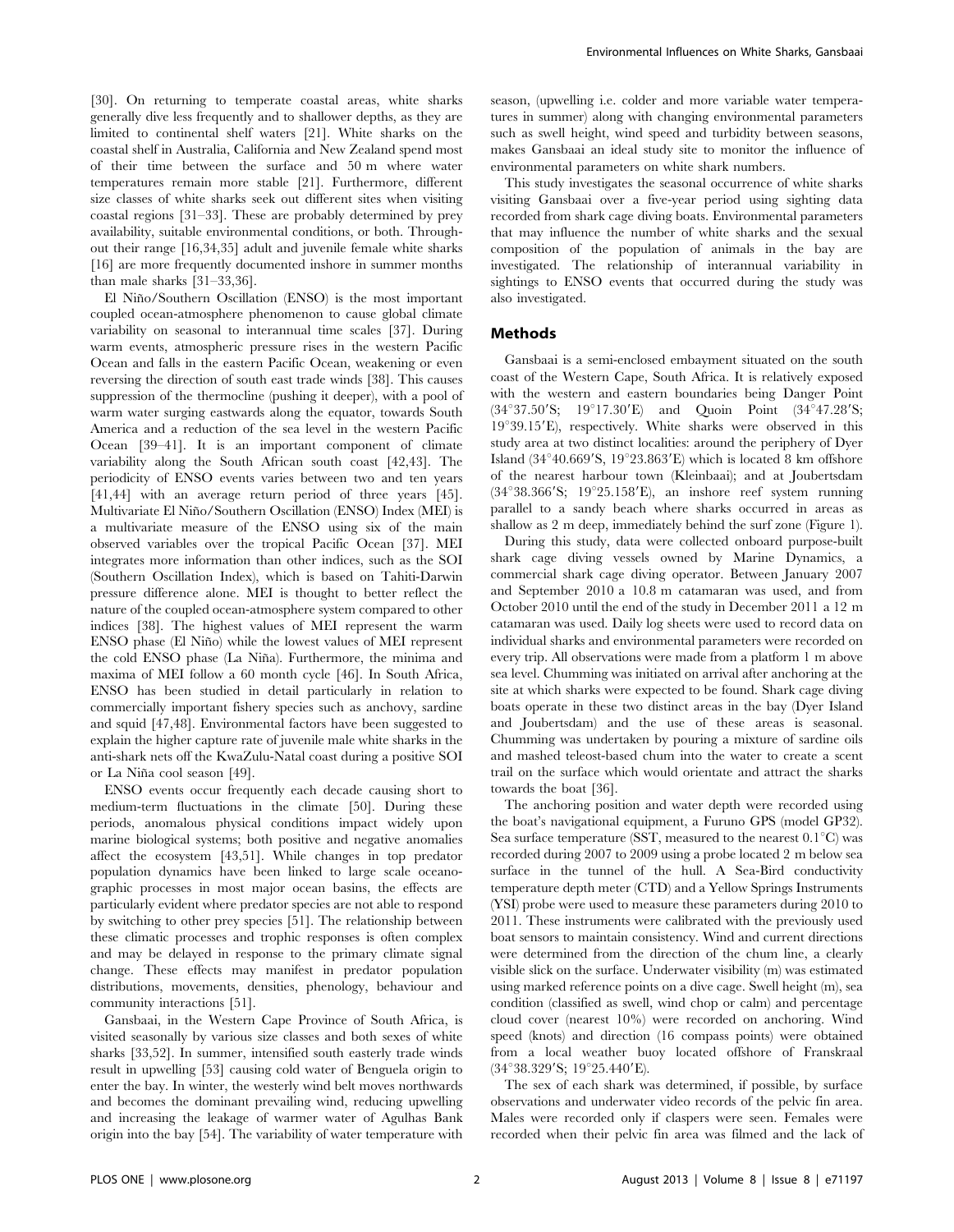

Figure 1. Site Map showing the inshore and island region of Gansbaai. This image was created by EDNA Interactive Ltd trading as EDNA: www.edna.uk.net.

doi:10.1371/journal.pone.0071197.g001

claspers verified, otherwise sharks were recorded as being of unknown sex. Shark size was estimated as individuals passed the measured dive cage, similar to the methods of Kock et al. [33].

Generalized Linear Models with the Poisson distribution were fitted to counts of great white sharks per trip. The variables described above were used as explanatory variables in these models. In addition, long-term trend was measured in months since the start of data collection in January 2007. Models were selected using the Akaike Information Criterion (AIC). Models were fitted for the total number of sharks per trip (males, females and unknown sex), for the number of sharks classified as male and for the number of sharks classified as female. MEI bi-monthly values were incorporated into the GLM for the time period between January 2007 to December 2011. MEI data are tabulated and accessible to the public for download by Klaus Wolter of the National Organisation of Air and Atmospheric Processes (www. esri.noaa.gov/psd/enso/mei/table.html). Both MEI and SOI were initially tested in our Generalized Linear Model. MEI showed the best fit to the results thus was selected as the preferred data for this analysis.

Marine Dynamics holds a commercial cage diving permit issued by the Department of Environmental Affairs: Oceans and Coasts. This study was non-invasive and complied with all relevant laws in South Africa.

#### Results

A total of 1,647 trips were made over the five year study period, 923 to offshore island sites and 724 to inshore sites (Table 1, Figure 1). Trips were made to offshore sites mainly from March to August (spanning austral winter) and offshore trips were made in all months except December (early summer). Inshore trips took place mainly during summer, from October to February; no inshore trips were made in April, May and June (winter). During September, which is a month of seasonal transition, 77 offshore trips and 65 inshore trips took place (Table 1, Figure 1).

The mean number of sharks per trip varied from 4.0 sharks in January (summer) to 8.4 sharks in May (autumn); from April (autumn) to October (spring), the mean number of sharks per trip exceeded 6.0 (Table 2). The mean maxima for males and females were both in May (autumn) and July (winter 2.5 and 3.7 sharks/ trip respectively) however, the mean minima for males was in October (spring) and for females in February (summer 1.0 and 1.7 sharks/trip respectively) (Table 2). The overall annual mean sea surface temperature was  $14.9^{\circ}$ C, and the monthly means did not show any strong annual pattern of seasonality although the larger standard deviation values from November (spring) to February (summer) are a consequence of large temperature fluctuations resulting from upwelling (Table 2).

Sharks varied in size from  $\leq 2.0-4.5$  m TL (for all sharks, females and males). The size range included juvenile, sub adult and adult males, but only juvenile and sub adult females because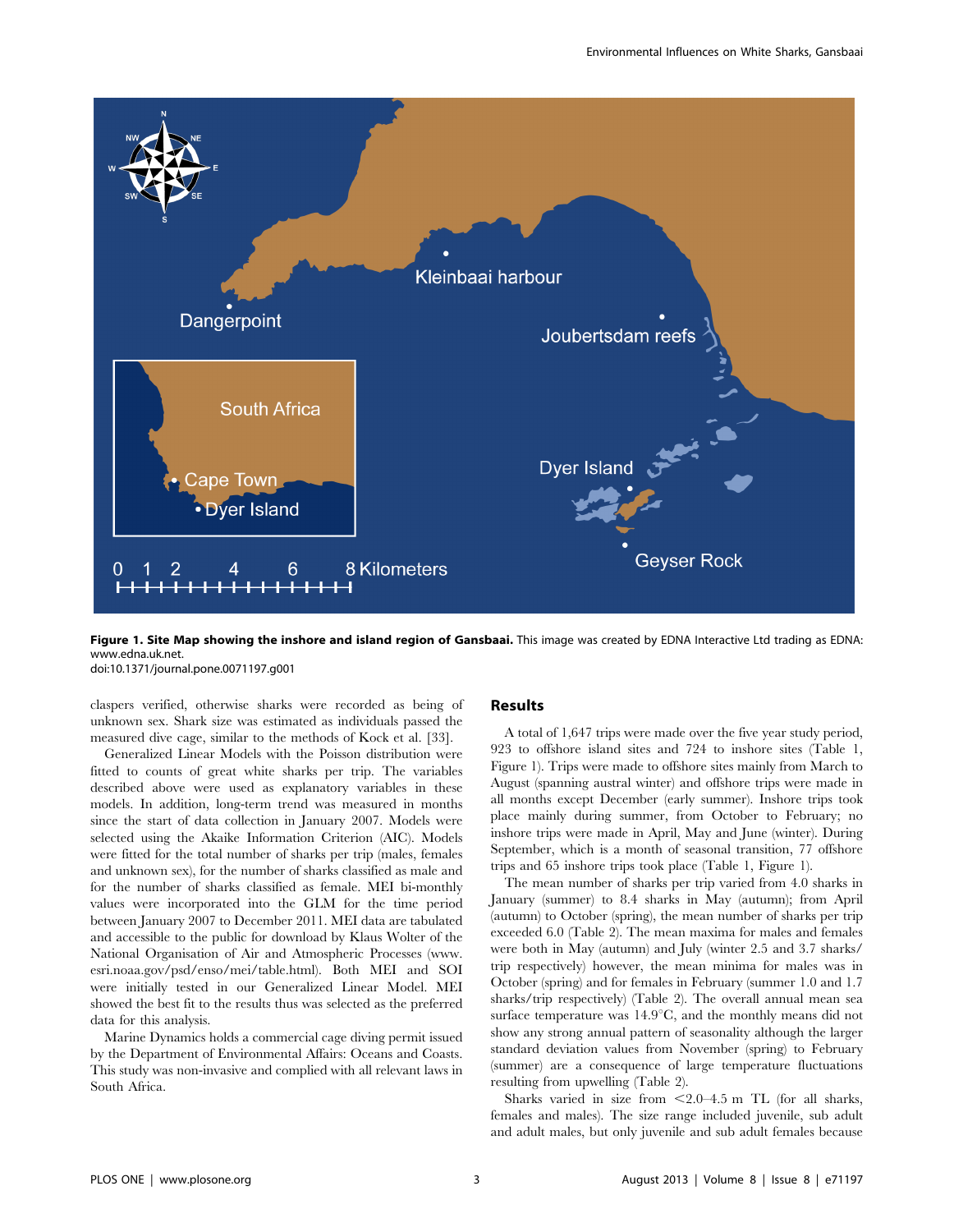Table 1. Summary of the total number of shark cage-diving trips per month, inshore and offshore, between January 2007 and December 2011 in Gansbaai, South Africa.

| Month         | <b>Offshore</b> | Inshore     | <b>Total</b> |
|---------------|-----------------|-------------|--------------|
| January       | 29              | 104         | 133          |
| February      | 42              | 107         | 149          |
| March         | 124             | 35          | 159          |
| April         | 124             | 0           | 124          |
| May           | 95              | $\mathbf 0$ | 95           |
| June          | 113             | 0           | 113          |
| July          | 123             | 28          | 151          |
| August        | 116             | 23          | 139          |
| September     | 77              | 65          | 142          |
| October       | 50              | 119         | 169          |
| November      | 30              | 134         | 164          |
| December      | 0               | 109         | 109          |
| <b>Totals</b> | 923             | 724         | 1647         |

doi:10.1371/journal.pone.0071197.t001

females mature at 4.5–5 m length [1] (Table 3). The mature female sharks only made up some 1% of sightings in Gansbaai during this sampling period [55]. Juvenile white sharks are difficult to sex as the male claspers are small, especially when observed in turbid inshore conditions. For all sharks, during spring and summer months, juveniles and larger sub adults sighted inshore were predominantly females and unknown sex. During autumn (March to May) and winter (June to August) sub adults, juveniles and adults of both sexes were sighted at Dyer Island.

Three generalized linear models were fitted: for the total number of sharks per trip which includes males, females, and unknown sex (Table 4), for the number of sharks classified as male (Table 5), and the number of sharks classified as female (Table 6). Preliminary model-building for the three models demonstrated

that four of the explanatory variables were important: seasonality (monthly factors), sea surface temperature, long term trend and Multivariate ENSO Index (MEI). The modelled data set for all sharks (Table 7), including these four explanatory variables explained 23.8% of the deviance. Each of the four explanatory variables played an important role in the model. In a conventional modelling approach, all were formally statistically significant (Table 4). The coefficient of the trend variable was positive, indicating an increasing trend in the total numbers of sharks per trip over the five-year study period. The coefficient of the sea surface temperature variable was positive indicating that, over and above the effects of the monthly seasonality factors and MEI, there was a tendency for the number of sharks per trip to be higher when the sea was warmer. Likewise, the coefficient of the MEI was positive, indicating a positive relationship between shark numbers per trip and MEI (more shark sightings during warmer water years).

For male sharks (Table 5), the model including these four explanatory variables explained 12.1% of the deviance (Table 7). Each explanatory variable was omitted from the model in turn (Table 8). Although the best model for males in relation to explanatory variables accounted for less of the deviance than for the total number of sharks, each of the four explanatory variables was formally statistically significant (Table 5). The coefficient of the trend variable was positive, indicating an increasing trend in the numbers of male sharks per trip over the five-year study period. The coefficient of the sea surface temperature variable was positive. In contrast, the coefficient of the MEI was negative, indicating a statistically significant negative relationship between male shark numbers per trip and MEI. This apparently contradictory finding is discussed below.

For female sharks (Table 6), the model including these four explanatory variables explained 12.9% of the deviance (Table 7). In the model for females, long term trend and sea surface temperature were not statistically significant explanatory variables (Table 6). In contrast to the model for males (Table 5), the regression coefficient for MEI for females was positive (Table 6).

Table 2. Mean numbers of white sharks sighted per month (total, female and male) with mean monthly sea surface temperatures in Gansbaai, 2007 to 2011.

| Month            | <b>Mean Total No.</b><br><b>Sharks</b> | S.D  | <b>Mean No. Females</b> | S.D  | <b>Mean No. Males</b> | S.D  | Mean SST <sup>°</sup> C S.D |      |
|------------------|----------------------------------------|------|-------------------------|------|-----------------------|------|-----------------------------|------|
| <b>January</b>   | 3.977                                  | 2.17 | 2.204                   | 1.64 | 1.293                 | 1.46 | 14.2                        | 2.06 |
| February         | 4.557                                  | 3.2  | 1.746                   | 1.77 | 1.339                 | 1.35 | 15.43                       | 2.68 |
| <b>March</b>     | 5.289                                  | 3.48 | 1.977                   | 1.63 | 1.915                 | 1.46 | 13.72                       | 1.86 |
| April            | 6.919                                  | 4    | 2.762                   | 1.64 | 1.845                 | 1.45 | 13.45                       | 1.93 |
| May              | 8.411                                  | 4.32 | 3.766                   | 2.5  | 2.598                 | 1.79 | 14.94                       | 1.43 |
| June             | 7.69                                   | 4.51 | 3.452                   | 2.5  | 2.337                 | 1.95 | 15.16                       | 1.1  |
| July             | 7.172                                  | 3.84 | 3.521                   | 2.76 | 1.607                 | 1.47 | 14.52                       | 0.62 |
| <b>August</b>    | 7.094                                  | 3.66 | 3.207                   | 2.51 | 1.613                 | 1.46 | 14.65                       | 1.05 |
| <b>September</b> | 6.486                                  | 3.22 | 2.879                   | 2.43 | 1.224                 | 1.32 | 15.3                        | 1.36 |
| October          | 6.041                                  | 3.21 | 2.729                   | 2.05 | 0.991                 | 1.17 | 15.67                       | 1.89 |
| <b>November</b>  | 5.902                                  | 3.16 | 3.178                   | 2.41 | 1.719                 | 2.18 | 16.19                       | 2.7  |
| December         | 5.495                                  | 2.81 | 2.646                   | 1.62 | 1.192                 | 0.75 | 14.64                       | 2.2  |

The sum of the numbers for males and females for each month does not add to the total number seen because the gender of some sharks could not be determined (see text).

doi:10.1371/journal.pone.0071197.t002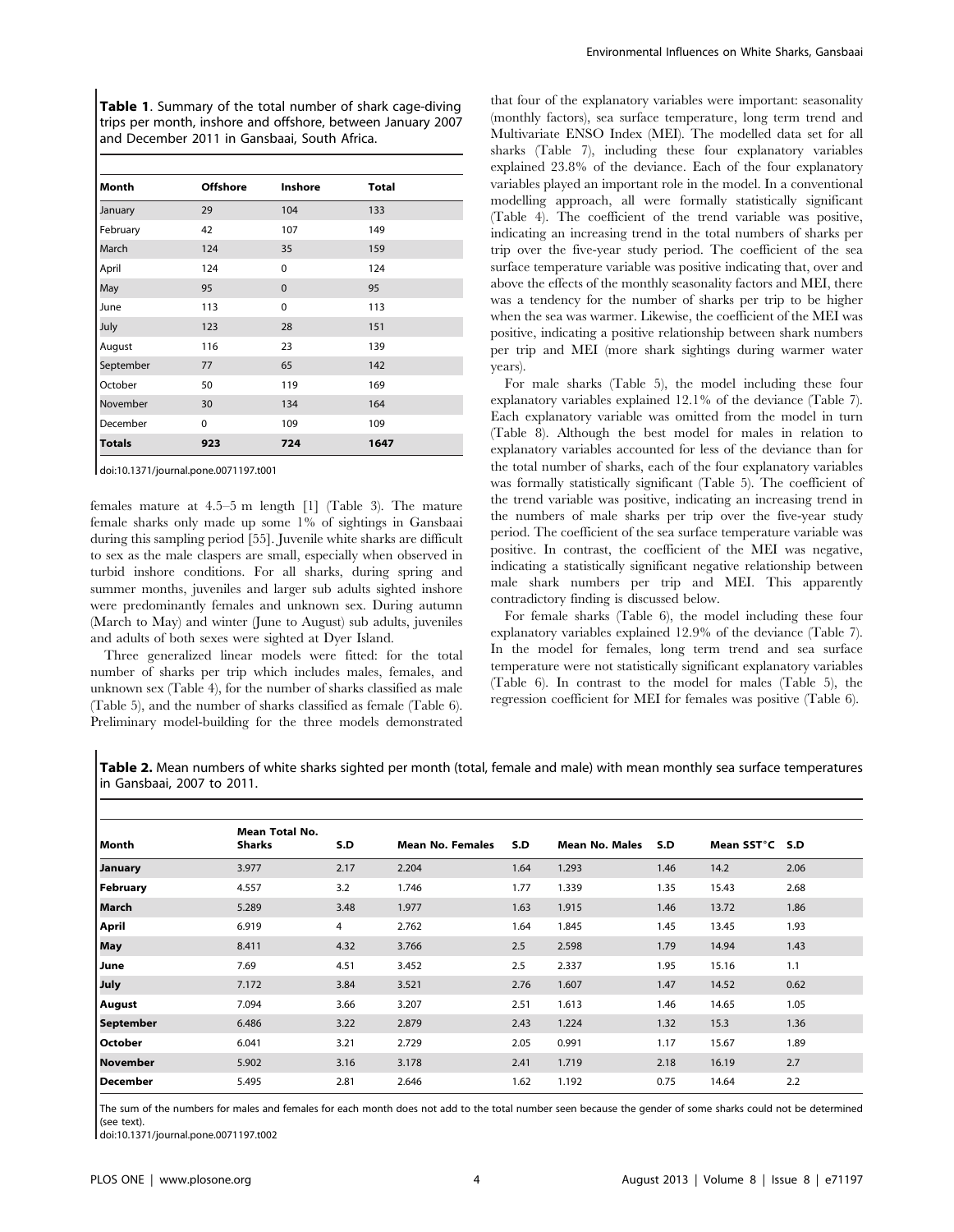Table 3. Overall summary statistics of the total lengths (in meters) of white sharks in Gansbaai, January 2007 to December 2011.

|                | N     | Mean | <b>SD</b> | Min | Lower quartile | Median | Upper quartile | Max |
|----------------|-------|------|-----------|-----|----------------|--------|----------------|-----|
| <b>Males</b>   | 1929  | 2.91 | 0.5       | 1.5 | 2.5            | 2.8    | 3.2            | 4.8 |
| Females        | 3671  | 2.89 | 0.56      | 1.6 | 2.5            | 2.8    | 3.2            | 4.5 |
| <b>Unsexed</b> | 4663  | 2.65 | 0.52      | 1.5 | 2.3            | 2.6    |                |     |
| All            | 10263 | 2.78 | 0.55      | 1.5 | 2.5            | 2.7    |                |     |

doi:10.1371/journal.pone.0071197.t003

### **Discussion**

The average number of white shark sightings was higher in autumn and winter months (March to mid-September), at Dyer Island and at Geyser Rock than in summer months (December to February) (Table 1 and 2, Figure 2). During summer months (December to February), sightings were generally female biased when sighting effort shifted to the inshore region of the bay (Tables 1 and 2, Figure 3), with the exception of the summer of 2010 to 2011 when local sea surface temperature was abnormally cold due to increased easterly winds and upwelling resulting from the La Niña event (Figure 4). Co-occurrence of both sexes over several months is also recorded at other white shark aggregation sites at seal colonies located both in coastal sites and offshore islands [11,19–21,32,33,52,56]. Explanations for the co-occurrence of both sexes at the same location include provisioning on the same prey resources, and in the case of mature animals, possibly for mating purposes [8,19]. However reproduction is unlikely to be the cause of both sexes co-occurring at Gansbaai, because most female white sharks during this study were too small to be sexually mature (Table 3), [57] and they did not exhibit fresh bites and scarring typical of mating behaviour [58].

Table 4. Results of a generalized linear model relating total number of great white sharks observed per trip in Gansbaai to specified explanatory variables.

| <b>Parameter</b> | Regression<br><b>Estimate</b> | <b>Standard</b><br>Error | $t(*)$  | P-value |
|------------------|-------------------------------|--------------------------|---------|---------|
| January          | 0.7685                        | 0.0963                   | 7.98    | < 0.01  |
| February         | $-0.0468$                     | 0.0667                   | $-0.70$ | 0.483   |
| March            | 0.1781                        | 0.0617                   | 2.89    | 0.004   |
| April            | 0.3986                        | 0.0618                   | 6.45    | < 0.01  |
| May              | 0.5729                        | 0.0605                   | 9.47    | < 0.01  |
| June             | 0.521                         | 0.0587                   | 8.88    | < 0.01  |
| July             | 0.4653                        | 0.0564                   | 8.25    | < 0.01  |
| August           | 0.4612                        | 0.0573                   | 8.06    | < 0.01  |
| September        | 0.3879                        | 0.0584                   | 6.64    | < 0.01  |
| October          | 0.2896                        | 0.0581                   | 4.98    | < 0.01  |
| <b>November</b>  | 0.2641                        | 0.0592                   | 4.46    | < 0.01  |
| <b>December</b>  | 0.1941                        | 0.0647                   | 3       | 0.003   |
| <b>SST°C</b>     | 0.01886                       | 0.00597                  | 3.16    | 0.002   |
| Trend            | 0.12568                       | 0.00841                  | 14.94   | < 0.01  |
| <b>MEI</b>       | 0.0977                        | 0.0115                   | 8.53    | < 0.01  |

Model variables included month (with January as the base month), trend (per month), seasonal sea surface temperature (SST) and multivariate ENSO index (MEI).

doi:10.1371/journal.pone.0071197.t004

Predation by white sharks on Cape fur seals Arctocephalus pusillus has been observed at Dyer Island, especially from May to September (autumn and winter) [52,59–62], (AVT unpubl. data). Cape fur seals pup annually and synchronously in November [60]. Yearlings suckle until about five to six months of age, when they start limited foraging in shallow bays in the vicinity of their natal colony [61]. By the age of about seven months (in July to August), the pups start to stay away from the colony for short periods of about three days [63]. The peak in shark sightings for both sexes coincides with a time that may be ideal for hunting inexperienced seals at Dyer Island and the modelled results for all sharks (male, female and unknown sex) in this study indicate that monthly trend was a highly significant explanatory variable. However, when the data was split and modelled for each sex (unknown sex sharks excluded) the monthly trend variable was not significant in some months. This may be a consequence of the smaller samples of the sharks successfully sexed compared to the entire data set including those of unknown sex.

Robbins and Booth [32] suggested that temperature may be an indirect controlling factor on white shark distribution and that white sharks are influenced by one or more other variables that are

Table 5. Results of a generalized linear model relating total number of male great white sharks observed per trip in Gansbaai to specified explanatory variables.

| Parameter               | Regression<br><b>Estimate</b> | <b>Standard</b><br>Error | $t(*)$  | P-value |
|-------------------------|-------------------------------|--------------------------|---------|---------|
| January                 | $-1.004$                      | 0.233                    | $-4.32$ | < 0.01  |
| February                | $-0.073$                      | 0.157                    | $-0.46$ | 0.642   |
| March                   | 0.476                         | 0.133                    | 3.58    | < 0.01  |
| April                   | 0.463                         | 0.144                    | 3.23    | 0.001   |
| May                     | 0.842                         | 0.133                    | 6.33    | < 0.01  |
| June                    | 0.708                         | 0.131                    | 5.42    | < 0.01  |
| July                    | 0.367                         | 0.13                     | 2.82    | 0.005   |
| August                  | 0.324                         | 0.133                    | 2.44    | 0.015   |
| <b>September</b>        | $-0.081$                      | 0.147                    | $-0.55$ | 0.58    |
| October                 | $-0.351$                      | 0.152                    | $-2.31$ | 0.021   |
| <b>November</b>         | 0.067                         | 0.169                    | 0.4     | 0.69    |
| <b>December</b>         | $-0.067$                      | 0.238                    | $-0.28$ | 0.777   |
| <b>SST<sup>°</sup>C</b> | 0.0653                        | 0.0144                   | 4.52    | < .001  |
| Trend                   | 0.0452                        | 0.0181                   | 2.49    | 0.013   |
| <b>MEI</b>              | $-0.1083$                     | 0.0297                   | $-3.64$ | < 0.01  |

Model variables included month (with January as the base month), trend (per month), seasonal sea surface temperature (SST) and multivariate ENSO index (MEI).

doi:10.1371/journal.pone.0071197.t005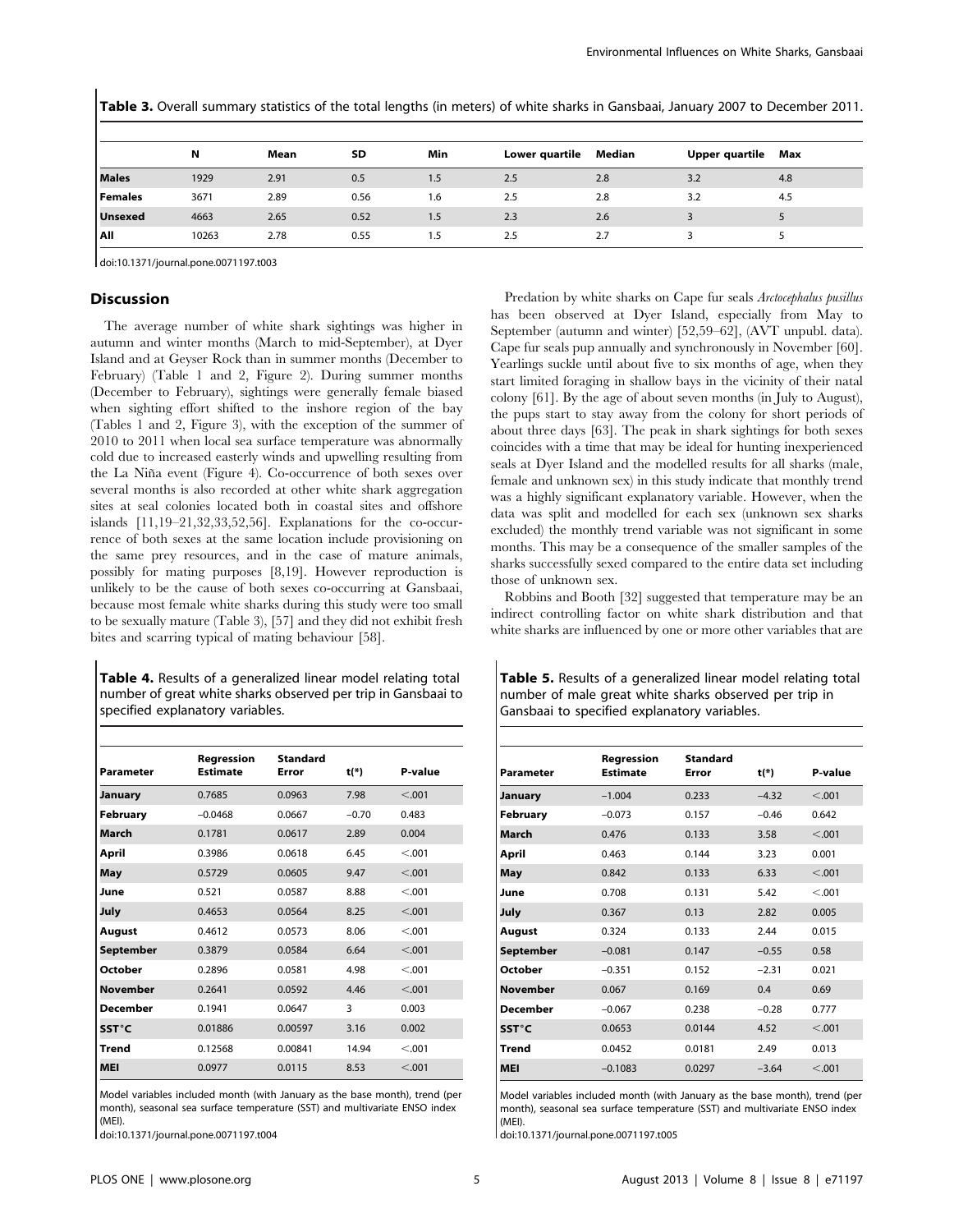Table 6. Results of a generalized linear model relating total number of female great white sharks observed per trip in Gansbaai to specified explanatory variables.

| Parameter               | Regression<br><b>Estimate</b> | <b>Standard</b><br>Error | $t(*)$  | P-value |
|-------------------------|-------------------------------|--------------------------|---------|---------|
| January                 | 1.257                         | 0.158                    | 7.96    | < 0.01  |
| February                | $-0.2290$                     | 0.105                    | $-2.18$ | 0.029   |
| March                   | $-0.2179$                     | 0.0998                   | $-2.18$ | 0.029   |
| April                   | 0.0363                        | 0.0984                   | 0.37    | 0.712   |
| May                     | 0.3589                        | 0.0947                   | 3.79    | < 0.001 |
| June                    | 0.3038                        | 0.0896                   | 3.39    | < 0.01  |
| July                    | 0.3149                        | 0.0844                   | 3.73    | < 0.01  |
| <b>August</b>           | 0.2593                        | 0.0878                   | 2.95    | 0.003   |
| <b>September</b>        | 0.2863                        | 0.0897                   | 3.19    | 0.001   |
| October                 | 0.2085                        | 0.0894                   | 2.33    | 0.02    |
| <b>November</b>         | 0.3684                        | 0.0934                   | 3.95    | < .001  |
| <b>December</b>         | 0.068                         | 0.119                    | 0.57    | 0.568   |
| <b>SST<sup>°</sup>C</b> | $-0.0238$                     | 0.0102                   | $-2.33$ | 0.02    |
| <b>Trend</b>            | 0.0053                        | 0.0137                   | 0.39    | 0.699   |
| <b>MEI</b>              | 0.2243                        | 0.0188                   | 11.91   | < 0.01  |

Model variables included month (with January as the base month), trend (per month), seasonal sea surface temperature (SST) and multivariate ENSO index (MEI).

doi:10.1371/journal.pone.0071197.t006

closely associated with SST. The relationship between female white sharks, SST and monthly trend was not significant when they were modelled separately. The patterns revealed by trends in MEI and SST that appeared to be counterintuitive may be a consequence of a partial mismatch between local conditions at a daily timescale at the chumming site and the regional scale impacts of MEI which occurs over a longer period.

During summer (December to February) the water column is stratified with solar warming of the surface layers. If south-easterly winds blow intensively over a number of days, the warm water is displaced offshore and cold water upwelling occurs. Water temperatures in Gansbaai during austral summer can vary between approximately  $9^{\circ}$ C and  $20^{\circ}$ C, with upwelling temperatures decreasing by as much as  $10^{\circ}$ C within hours or days [64–66]. Therefore, water temperature conditions are highly variable during summers. During autumn and winter months (March to August) in South Africa, the westerly wind belt migrates northwards, cyclonic low pressure systems pass south of the African continent and are accompanied by north-westerly winds which push surface waters onshore, and upwelling is minimal Table 8. The results of the generalized linear model when specific terms were omitted, for all sharks, females, and males, with the resulting Akaike Information Criterion values shown.

| <b>Explanatory Variable</b><br><b>Omitted</b> | Deviance (%) | <b>AIC</b> |
|-----------------------------------------------|--------------|------------|
| <b>All Sharks</b>                             |              |            |
| Season                                        | 15.10%       | 2,596      |
| <b>SST</b>                                    | 23.40%       | 2,362      |
| <b>LTT</b>                                    | 16.30%       | 2,578      |
| <b>MEI</b>                                    | 21.40%       | 2,424      |
| <b>Male Sharks</b>                            |              |            |
| Season                                        | 0.80%        | 1,574      |
| <b>SST</b>                                    | 10.80%       | 1,437      |
| <b>LTT</b>                                    | 11.70%       | 1,422      |
| MEI                                           | 11.20%       | 1,430      |
| <b>Female Sharks</b>                          |              |            |
| Season                                        | 7.50%        | 1,961      |
| <b>SST</b>                                    | 12.60%       | 1,872      |
| LTT                                           | 12.90%       | 1,867      |
| <b>MEI</b>                                    | 6.20%        | 2,007      |

doi:10.1371/journal.pone.0071197.t008

[54,67]. Mixing of the water column occurs, thus, water properties are more stable, particularly in the Agulhas Bank region and in Gansbaai [48,67]. These more stable winter conditions may be less physiologically stressful to white sharks, possibly making the region more favourable for white sharks over a wide size range, compared to the highly variable thermal conditions experienced in summer. Juvenile and sub adult white sharks are documented more in warmer water temperatures [56] and smaller individuals may be more sensitive to rapid water temperature decreases or to the cooler upwelled water.

A previous study in Australia proposed that pregnant female white sharks may seek out warmer waters to enhance the development of their foetuses [68]. This has been described as the 'thermal niche hypothesis'. It has also been supported in the north-eastern Pacific Ocean where satellite tagged mature females remained offshore in warmer water temperatures for prolonged time periods, whereas males migrated back to cooler coastal regions in California annually [8,19]. One 4.8 m female shark was observed to move inshore from an offshore region but made a rapid return offshore before reaching the continental shelf at a time that the tag reported water temperatures at a minimum of 13.6 $^{\circ}$ C [19]. The author suggested that the shark may have been

Table 7. The results of the generalized linear models for all sharks, males, and females including deviance, Akaike Information Criterion and significance of the variables.

| Model                | <b>Explanatory Variables</b> | Deviance (%) | AIC   | <b>Significant variables</b> |
|----------------------|------------------------------|--------------|-------|------------------------------|
| <b>All sharks</b>    | season, SST, LTT, MEI        | 23.8         | 2,354 | LTT**, MEI**                 |
| Male sharks          | season, SST, LTT, MEI        | 12.1         | 1.418 | LTT*, MEI**, SST**           |
| <b>Female sharks</b> | season, SST, LTT, MEI        | 12.9         | 1,856 | $MEI**$                      |

The explanatory variables were monthly trend (season), sea surface temperature (SST), long term trend (LTT), Multivariate Enso Index (MEI). Significant effects on shark sightings are displayed as (\*=p<0.01) and highly significant (\*\*=p<0.001).

doi:10.1371/journal.pone.0071197.t007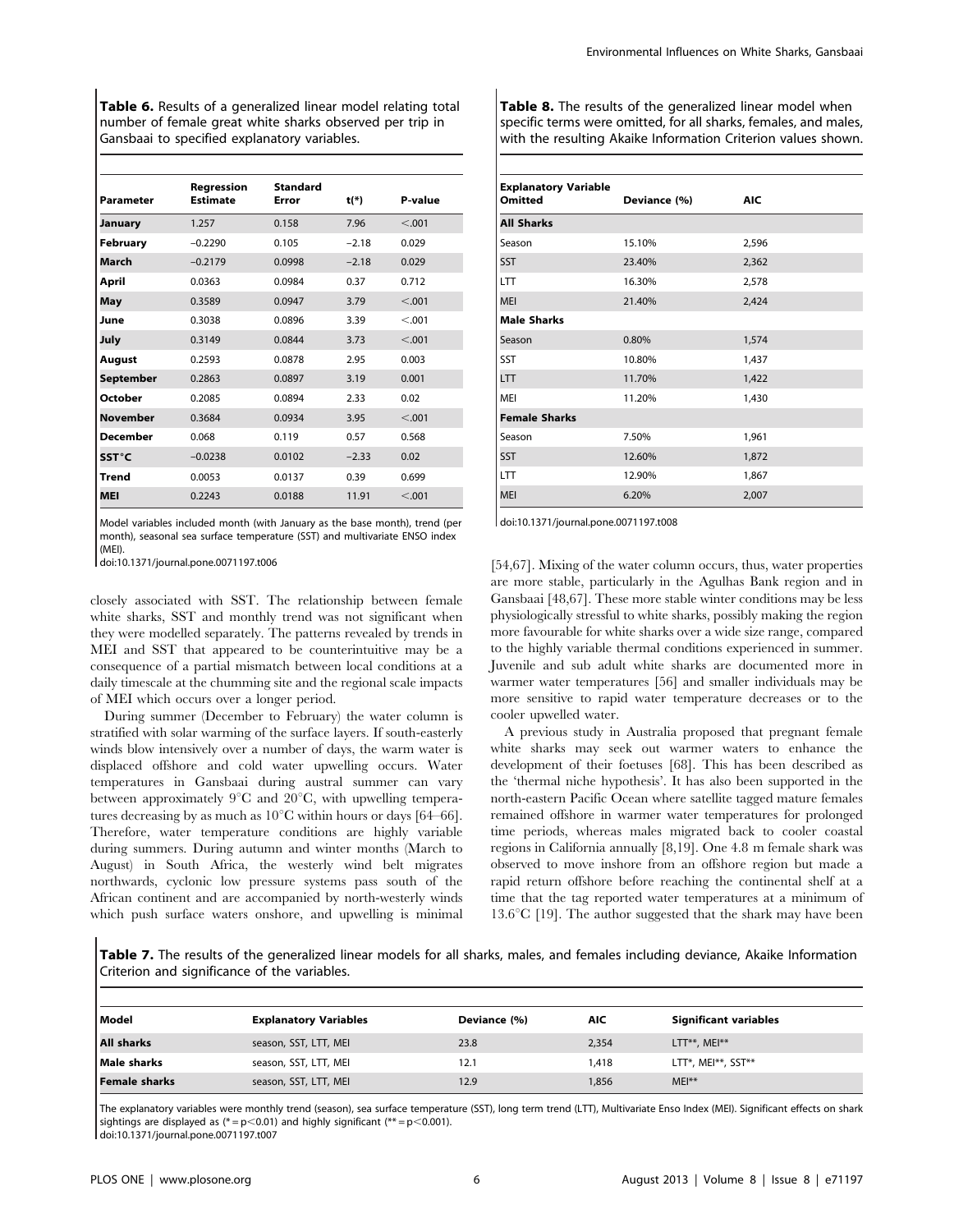

Figure 2. Interannual variability in the mean number of male and female shark sightings per trip at Dyer Island, 2007 to 2011. doi:10.1371/journal.pone.0071197.g002

pregnant (from evidence of mating bites when tagged and the large size of the female) and that the cold water may not have been favourable for parturition. To date, the only documented pregnant female white sharks have been recorded during warm water events, positive MEI/El Niño cycles, particularly in the 1990s [69– 76]. Studies on the reproductive biology of female white sharks in South Africa have been limited by the lack of mature females [57]. The majority of female white sharks encountered in Gansbaai are believed to be sexually immature [57], as supported by information collected in this study.

The trend with SST and female shark sightings in Gansbaai during this study was not statistically significant. It is possible that immature female white sharks prefer coastal aggregation sites in warmer conditions (El Niño phase of the SOI) to augment their own growth rate. In order to reach sexual maturity, a female white shark must attain a larger size than male sharks, approximately 4.5 m TL [77]. Investing less energy into thermoregulation by



Figure 3. Interannual variability in the mean number of male and female shark sightings per trip at the inshore site in Gansbaai, 2007 to 2011. doi:10.1371/journal.pone.0071197.g003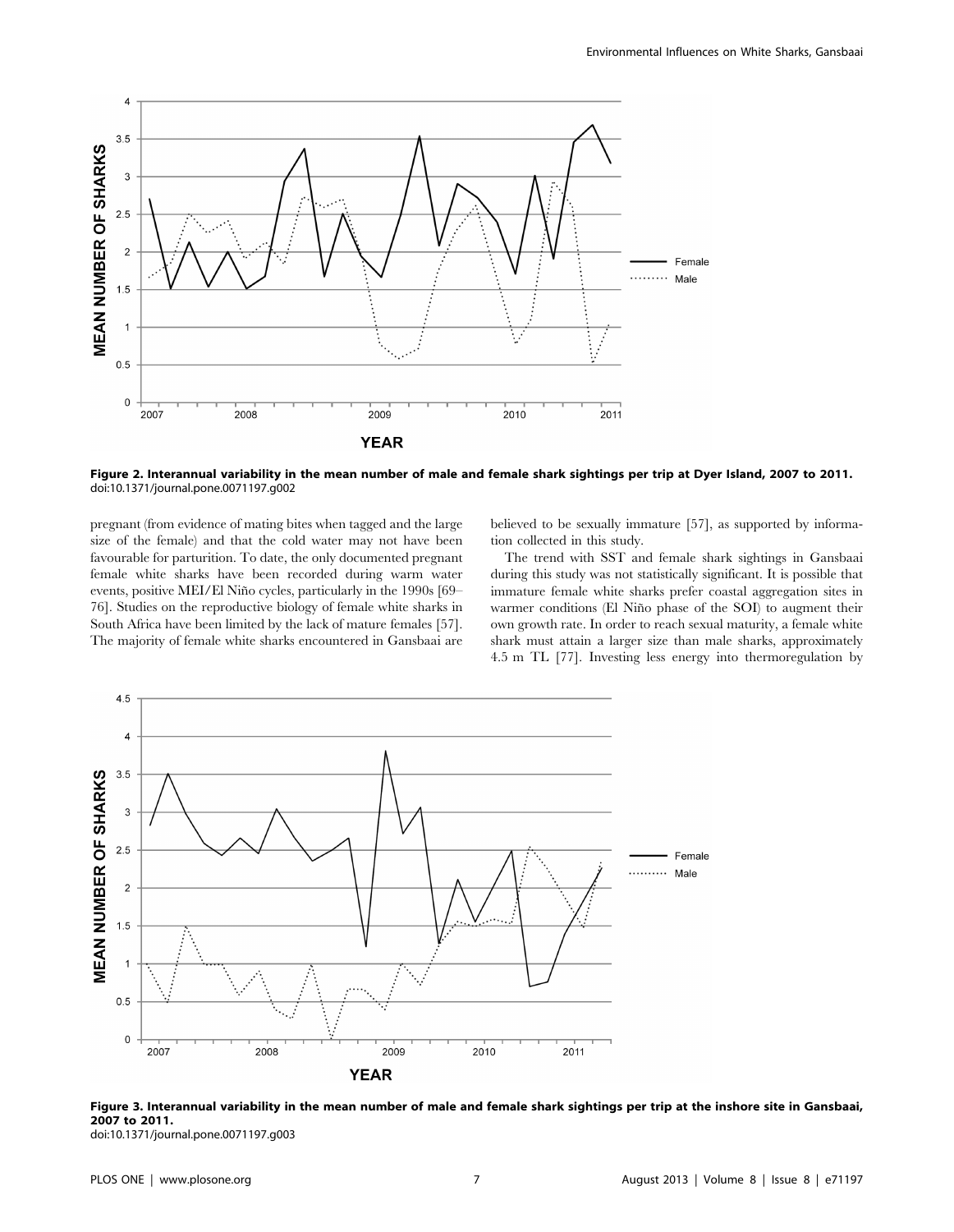

**STANDARDISED DEPARTURE** MULTIVARIATE ENSO INDEX 1950-2012

Figure 4. Multivariate ENSO index (MEI) data 1950 to 2010 (Wolter and Timlin 2011 and NOAA). Data sourced from www.noaa.com. doi:10.1371/journal.pone.0071197.g004

seeking out warmer more stable areas could provide more scope for growth, even though they can tolerate extremely low temperatures [10,18,21].

The results of this study showed that MEI had a significant effect on white sharks with the combined data set (males, females and unknown sex) in Gansbaai. It has become clear that climatic conditions exert powerful effects on fish stocks; with most variability occurring not annually but rather at decadal scales [78]. It is possible that the MEI influences the sexual composition of white sharks in Gansbaai and, presumably, other parts of their range. In this study, more females were seen in Gansbaai overall in warmer water/positive MEI years. Conversely, the opposite trend was observed for males. In cool water years (2010 to 2011) sightings of male sharks were significantly higher than in previous years. The same trend has been observed in the Neptune Islands where male sharks favour cool water conditions, and were more common than in warm water years [32,33]. One explanation the authors propose for the greater abundance of males in cooler water years is the absence of larger females, which may reduce competition for prey resources. Competitive exclusion by larger conspecifics may occur at white shark aggregations where larger more experienced sharks occupy prime hunting areas excluding smaller less experienced sharks [79]. Sexual segregation has also been observed in white sharks at other locations [19,32]. Another explanation could be that females may time their visits to areas when fewer males are around, or seek out inshore areas to avoid mating harassment [80]. MEI linked trends with white shark population composition may not have been demonstrated in other aggregation areas due to their shorter sampling periods [19]. For example, in South Australia, Bruce [81] and Malcolm et al. [82] reported a sex ratio bias towards female white sharks in the Dangerous Reef areas. This study was then contradicted by Robbins and Booth [32] who reported on a sex ratio bias towards males in 2003 to 2007 with a larger and more consistent data set in the same region. Similarly, in Gansbaai, earlier studies reported female biased population composition of white sharks with an overall paucity of males, particularly in summer months [52,83], although these studies were limited to Dyer Island only. One similarity between these earlier studies is the timing in the early and late 1990s when El Niño conditions had impacts on various pelagic fish stocks worldwide, from anchovy and sardine to salmon and tuna [37,78]. During 2003 and again in 2010, La Niña (cold water conditions) were in place, the latter being one of the most intense events in 50 years [37], (Figure 4).

Two previous studies have investigated the possible effects of ENSO on white sharks and their distribution. Martin [84] found no correlation between ENSO index and the number of white shark strandings from reports, photographs and fishing records in the northern latitude regions of the Pacific Ocean. He concluded that if anything, there was a slight positive, but not significant, correlation with La Niña (cooler SST) years. Similarly, Cliff et al. [49] investigated trends in catch per unit effort of the shark nets in KwaZulu-Natal and found a slight increase in inshore catches during La Niña years. Cooler upwelled waters were proposed as conditions that may possibly favour juvenile sharks in this subtropical part of the South African coast.

Even though white sharks are able to tolerate large changes in temperature while diving, [8,10,16,18,19,21] the relationship between the white shark's spatial and temporal distribution and water temperature is complex. Different size and age classes of white sharks are likely to have different tolerances to their physical environment, as well as different prey requirements [30,85] and this will probably influence their movements. Similar to other marine predators, different sizes and sexes of white sharks prefer particular coastal regions during specific environmental conditions [32,33,78,86]. Even though juvenile and sub adult white sharks do not face many threats from other marine predators, utilising the coastal regions at a time when larger sharks are less abundant could be favourable for their hunting as well as reducing predation risk. These periods of favourable environmental conditions (often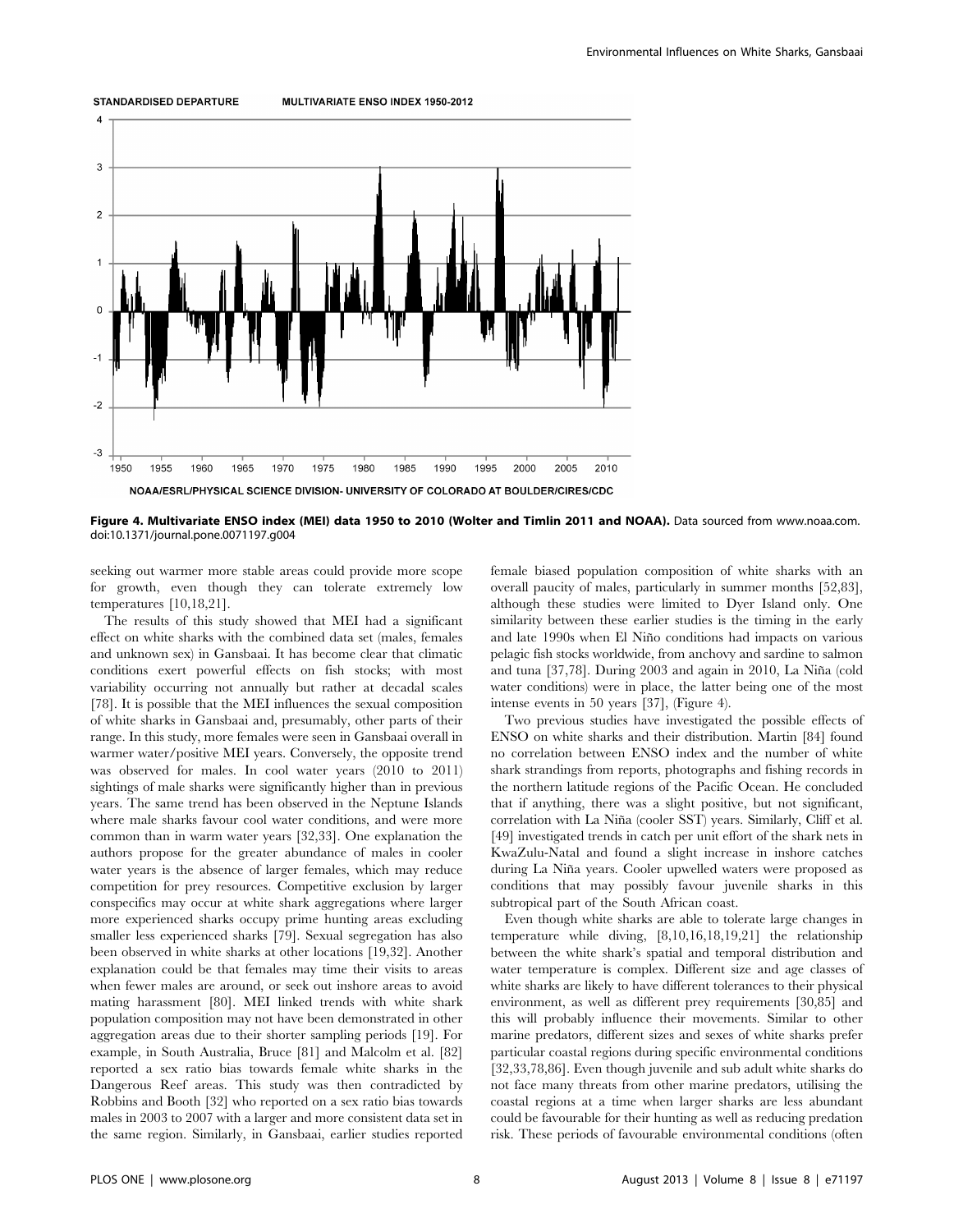termed cyclical loopholes or optimum environmental windows) are correlated with Southern Oscillation phenomena and have been discussed in detail by Bakun and Broad [78] who compared a wide variety of marine fishes and vertebrates with similar peaks and declines correlated with MEI. Furthermore, sub adult white sharks are partly piscivorous [85] and negative MEI conditions (cooler La Niña induced) are associated with increased productivity (largely linked to the increased upwelling of nutrient rich waters) which could perhaps have increased the availability of fish prey species resulting in more sub adult white sharks being attracted to the area.

The trend of increasing shark sightings over this study period has also been recorded in other areas where shark ecotourism is established [87–90]. This trend was not supported in a recent population estimate for the Gansbaai region as that study indicated that there was no increase in sharks over the last decade [90]. Bruce and Bradford [91] demonstrated extended residency periods of white sharks at an Australian study site where chumming and tourism activities expanded. Bait attracted sharks do have the potential to show what is described as 'trap happy' or 'trap shy' behaviour over time [89,90]. Shark cage diving in South Africa, which had started in the 1980s, rapidly expanded in the 1990s. In 1991, white sharks were given national protected status. The coincidence of these events complicates the interpretation of the increasing trend found here. While it may be possible that chumming and diving activities have changed their behaviour and residence times [91] the opposite may also be true [89]. This issue requires further research in the future.

Previous work in South Africa has suggested that white shark inshore habitat use may be influenced by a seasonal migration of fish species inshore [33,55]. The results of this study indicate that

#### References

- 1. Compagno LJV (2001) FAO species catalogue for fisheries purposes. No. 1. Sharks of the World: An annotated and illustrated catalogue of shark species known to date. Vol. 2. Bullhead, Mackerel and Carpet Sharks (Heterodontiformes, Lamniformes and Orectolobiformes). Food and Agricultural Organization of the United Nations (FAO) Rome, Italy, 269.
- 2. Compagno LJV (1984) Sharks of the world. An annotated and illustrated catalogue of shark species known to date. Part 1 - Hexanchiformes to Lamniformes. FAO species catalogue. Vol. 4, FAO Fisheries Synopsis 125(4/1): 1–249.
- 3. Carey FG, Kanwisher JW, Brazier O, Gabrielson G, Casey JG, et al. (1982) Temperature and activities of a white shark, Carcharodon carcharias. Copeia 1982: 254–260.
- 4. Casey JG, Pratt HL (1985) Distribution of the white shark, Carcharodon carcharias, in the western North Atlantic. Mem Calif Acad Sci 9: 2–14.
- 5. Compagno LJV (1987) Shark attack in South Africa. In: Stevens JD, editor. Sharks: An Illustrated Encyclopedic Survey by International Experts. Cape Town: Struik. 134–147.
- 6. Skomal GB, Chisholm J, Correia S (2012) Implications of increasing pinniped populations on the diet and abundance of white sharks off the coast of Massachusetts. In: Domeier ML, editor. Global Perspectives on the Biology and Life History of the White Shark. Boca Raton: CRC Press. 405–417.
- 7. Duffy CAJ, Francis MP, Manning MJ, Bonfil R (2012). Regional population connectivity, oceanic habitat, and return migration revealed by satellite tagging of white sharks, Carcharodon carcharias, at New Zealand aggregation sites. In: Domeier ML, editor. Global Perspectives on the Biology and Life History of the White Shark. Boca Raton: CRC Press. 147–158.
- 8. Jorgensen SJ, Chapple TK, Anderson S, Hoyos M, Reeb C, et al. (2012) Connectivity among white shark coastal aggregation areas in the Northeastern Pacific. In: Domeier ML, editor. Global Perspectives on the Biology and Life History of the White Shark. Boca Raton: CRC Press. 159–167.
- 9. Boustany AM, Davis SF, Pyle P, Anderson SD, Le Boeuf BJ, et al. (2002) Expanded niche for white sharks. Nature 415: 35–36.
- 10. Bonfil R, Meyer M, Scholl MC, Johnson R, O'Brien S, et al. (2005) Transoceanic migration, spatial dynamics, and population linkages of white sharks. Science 310: 100–103.
- 11. Bruce BD, Stevens JD, Malcolm H (2006) Movements and swimming behaviour of white sharks (Carcharodon carcharias) in Australian waters. Mar Bio 150: 161– 171.
- 12. Weng KC, Boustany AM, Pyle P, Anderson SD, Brown A, et al. (2007) Migration and habitat of white sharks (Carcharodon carcharias) in the eastern Pacific Ocean. Mar Bio 152: 877–894.

environmental influences may play a more important role in white shark abundance than hitherto thought, and should be addressed when drafting management plans for swimmer safety and white shark management. It may be possible to create a predictive model for risk of shark/human interaction once these variables are better understood. This could be of considerable benefit to reduce the risk of attack by sharks on humans in the Western Cape. This study has shown that knowledge of environmental variables contributes to a better understanding of the dynamic relationship between this apex predator and its habitat. Improved knowledge of the relative abundance and availability of their principal prey species could further enhance this understanding.

#### Acknowledgments

We thank Wilfred Chivell and Susan Visage for their logistical support, without which this study could not have happened. Thanks to the Department of Environmental Affairs (Oceans and Coasts) in Cape Town in particular Sarika Singh, Charlene Da Silva, Mike Meyer and Darrell Anders. AVT would like to thank Grant Tuckett, Julia and Johan Burgher and Katja Vinding Pieterson for their overall support. Tami Kaschke provided very helpful editorial assistance. Thanks to the Marine Dynamics team, especially Matt Nicholson, Michelle Wcisel and Nick Jones and volunteers who assisted. Thanks also to the reviewers who helped improve this paper.

# Author Contributions

Conceived and designed the experiments: AT MJS LU OJ. Performed the experiments: AT LU MJS OJ. Analyzed the data: AT LU MJS. Contributed reagents/materials/analysis tools: AT MJS LU. Wrote the manuscript: AT MJS LU OJ.

- 13. Domeier ML, Nasby-Lucas N (2008) Migration patterns of white sharks Carcharodon carcharias tagged at Guadalupe Island, Mexico, and identification of an eastern Pacific shared offshore foraging area. Mar Ecol Prog Ser 370: 221– 237.
- 14. Jorgensen SJ, Reeb CA, Chapple TK, Anderson S, Perle C, et al. (2009) Philopatry and migration of Pacific white sharks. Proc R Soc Biol Sci 277: 679– 688.
- 15. Block BA, Jonsen ID, Jorgensen SJ, Winship AJ, Shaffer SA, et al. (2011) Tracking apex marine predator movements in a dynamic ocean. Nature 475: 86–90.
- 16. Bruce BD, Bradford RW (2012) Habitat use and spatial dynamics of juvenile white sharks, *Carcharodon carcharias*, in Eastern Australia. In: Domeier ML, editor. Global Perspectives on the Biology and Life History of the White Shark. Boca Raton: CRC Press. 225–253.
- 17. Weng KC, O'Sullivan JB, Lowe CG, Winkler CE, Dewar H, et al. (2007) Movements, behavior and habitat preferences of juvenile white sharks in the eastern Pacific as revealed by electronic tags. Mar Ecol Prog Ser 338: 211–224.
- 18. Nasby-Lucas N, Dewar H, Lam CH, Goldman KJ, Domeier ML (2009) White shark offshore habitat: A behavioural and environmental characterization of the Eastern Pacific shared offshore foraging area. PLoS ONE 4(12): e8163.
- 19. Domeier ML, Nasby-Lucas N (2012) Sex-specific migration patterns and sexual segregation of adult white sharks, *Carcharodon carcharias*, in the Northeastern Pacific. In: Domeier ML, editor. Global Perspectives on the Biology and Life History of the White Shark. Boca Raton: CRC Press. 133–146.
- 20. Duffy CAJ, Francis MP, Manning MJ, Bonfil R (2012) Regional population connectivity, oceanic habitat, and return migration revealed by satellite tagging of white sharks, Carcharodon carcharias, at New Zealand aggregation sites. In: Domeier ML, editor. Global Perspectives on the Biology and Life History of the White Shark. Boca Raton: CRC Press. 147–158.
- 21. Francis MP, Duffy CAJ, Bonfil R, Manning MJ (2012) The third dimension: vertical habitat use by white sharks, Carcharodon carcharias, in New Zealand and in oceanic and tropical waters of the Southwest Pacific ocean. In: Domeier ML, editor. Global Perspectives on the Biology and Life History of the White Shark. Boca Raton: CRC Press. 147–158.
- 22. Klimley PA, Pyle P, Anderson SD (1996) The behavior of the white shark and their pinniped prey during predatory attacks. In: Klimley AP, David GA, editors. Great White Sharks: The biology of Carcharodon carcharias. San Diego: Academic Press. 175–191.
- 23. Pyle P, Anderson SD, Klimley PA, Henderson RP (1996) Environmental factors affecting the occurrence and behavior of white sharks at the Farallon Islands,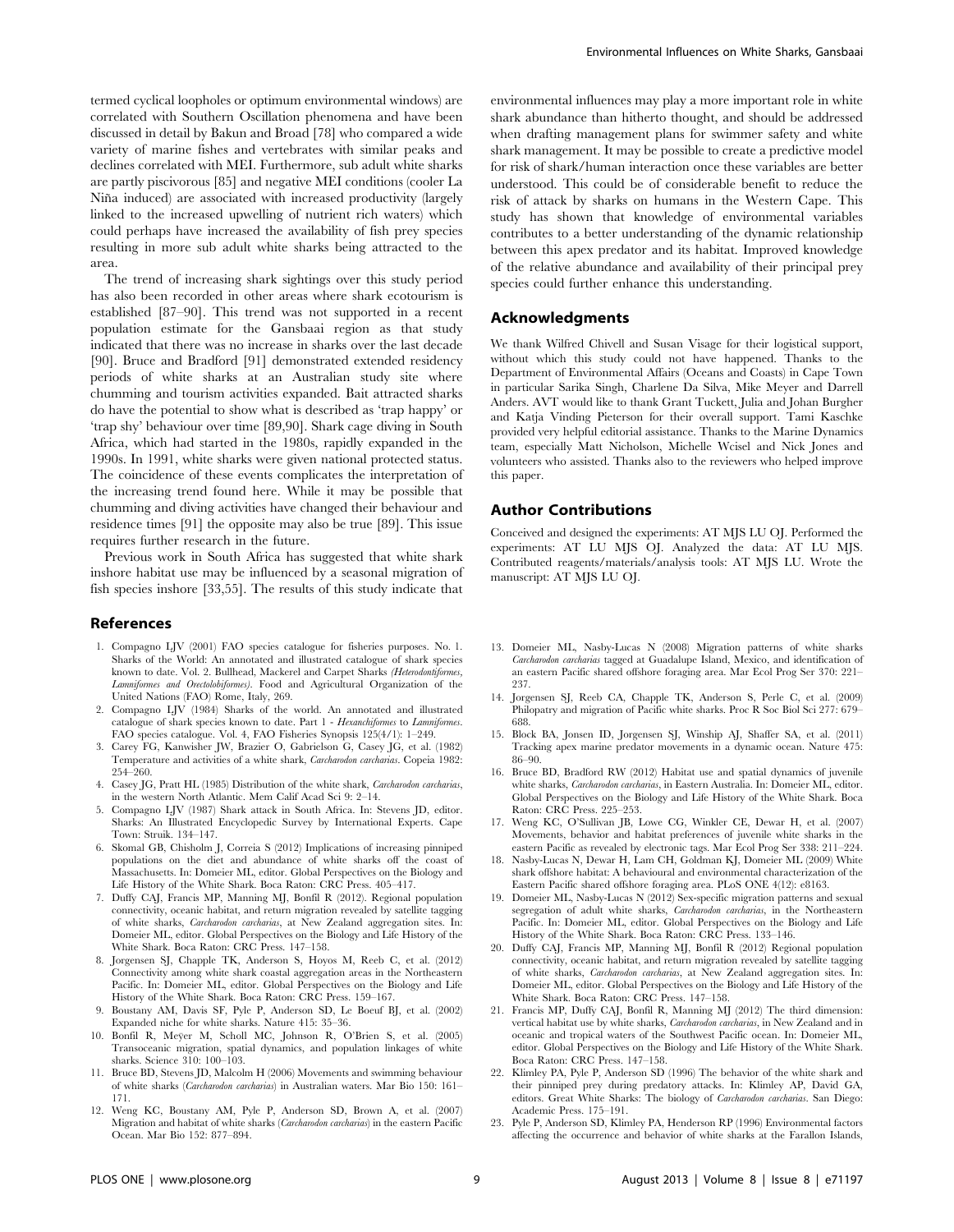- 24. Bernal D, Sepulveda C, Musyl M, Brill R (2005) The eco-physiology of swimming and movement patterns of tunas, billfishes, and large pelagic sharks. In: Domenici P, Kapoor GB, editors. Fish Locomotion: An Eco-Ethological Perspective. Enfield: Science Publishers. 437–471.
- 25. Ezcurra JM, Lowe CG, Mollet HF, Ferry LA, O'Sullivan JB (2012) Captive feeding and growth of young-of-the-year white sharks, Carcharodon carcharias, at the Monterey Bay aquarium. In: Domeier ML, editor. Global Perspectives on the Biology and Life History of the White Shark. Boca Raton: CRC Press. 3–15.
- 26. Block BA, Carey FG (1985) Warm brain and eye temperatures in sharks. J Comp Physiol B 156: 229–236.
- 27. Goldman KJ (1997) Regulation of body temperature in the white shark, Carcharodon carcharias. J Comp Physiol B 167: 423–429.
- 28. Bernal D, Sepulveda C, Mathieu-Costello O, Graham JB (2003) Comparative studies of high performance swimming in sharks. I. Red muscle morphometrics, vascularization, and ultrastructure. J Exp Biol 206: 2831–2843.
- 29. Emery SH (1985) Hematology and cardiac morphology in the great white shark, Carcharodon carcharias. Mem Calif Acad Sci 9: 73–80.
- 30. Papastamatiou YP, Lowe CG (2012) An analytical and hypothesis-driven approach to elasmobranch movement studies. J Fish Biol 80: 1342–1360.
- 31. Robbins RL (2007) Environmental variables affecting the sexual segregation of reat white sharks, Carcharodon carcharias, at the Neptune Islands, South Australia. J Fish Biol 70: 1350–1364.
- 32. Robbins RL, Booth DJ (2012) Seasonal sexual and size segregation of white sharks, Carcharodon carcharias, at the Neptune Islands, South Australia. In: Domeier ML, editor. Global Perspectives on the Biology and Life History of the White Shark. Boca Raton: CRC Press. 287–299.
- 33. Kock A, O'Riain MJ, Mauff K, Meyer M, Kotze D, et al. (2013) Residency, habitat use and sexual segregation of white sharks, Carcharodon carcharias in False Bay, South Africa. PloS ONE 8(1): e55048.
- 34. Dewar H, Domeier M, Nasby-Lucas N (2004) Insights into young of the year white shark, Carcharodon carcharias, behavior in the Southern California Bight. Environ Biol Fishes 70: 133–143.
- 35. Dicken ML (2008) First observations of young of the year and juvenile great white sharks *Carcharodon carcharias* scavenging from a whale carcass. Mar Freshwater Res 59: 596–602.
- 36. Strong WR, Murphy RC, Bruce BD, Nelson DR (1992) Movements and associated observations of bait-attracted white sharks, Carcharodon carcharias: A preliminary report. Aust J Mar Fresh Res 43: 13–20.
- 37. Wolter K, Timlin MS (2011) El Niño/Southern Oscillation behaviour since 1871 as diagnosed in an extended multivariate ENSO index (MEI.ext). Int J Climatol 31: 1074–1087.
- 38. Wilson SG, Taylor JG, Pearce AF (2001) The seasonal aggregation of whale sharks at Ningaloo Reef, Western Australia: currents, migrations and the El Niño/Southern Oscillation. Environ Biol Fishes 61: 1–11.
- 39. Enfield DB, Allen JS (1980) On the structure and dynamics of monthly mean sea level anomalies along the Pacific coast of North and South America. J Phys Oceanogr 10: 557–578.
- 40. Ramage CS (1987) Secular change in reported surface wind speeds over the ocean. J Appl Meteorol 26: 525–528.
- 41. Quinn WH, Neal VT (1992) The historical record of El Niño events. In: Bradley RS, Jones PD, editors. Climates Since A.D. 1500. London: Routledge. 623–648.
- 42. Schumann EH, Cohen AL, Jury MR (1995) Coastal sea temperature variability along the south coast of South Africa and the relationship to regional and global climate. J Mar Res 53: 231–248.
- 43. Roberts MJ (1998) What happened to the South Coast El Niño 1997–98, Squid Catches? In: Stuttaford M, editor. Fishing Industry Handbook: South Africa, Namibia and Mocambique. Stellenbosch: Marine Information. 233–238.
- 44. Rasmusson EM, Carpenter TH (1982) Variations in tropical sea surface temperatures and surface wind fields associated with the Southern Oscillation/El Niño. Monthly Weather Review 110: 354-384.
- 45. Philander SGH, Pacanowski RC (1986) A model of the seasonal cycle in the tropical Atlantic-Ocean. J Geophys Res-Oceans 91: 14192–14206.
- 46. Mazzarella A, Giuliacci A, Liritzis I (2010) On the 60-month cycle of multivariate ENSO index. Theor Appl Climatol 100: 23–27.
- 47. Boyd AJ, Shillington FA (1994) The Agulhas Bank: a review of the physical processes. S Afr J Marine Sci 90: 114–122.
- 48. Roberts MJ (2005) Chokka squid Loligo vulgaris reynaudii abundance linked to changes in South Africa's Agulhas Bank ecosystem during spawning and the early life cycle. International Council for the Exploration of the Sea (ICES) J Mar Sci 62: 33–55.
- 49. Cliff G, Dudley SFJ, Jury MR (1996) Catches of white sharks in KwaZulu-Natal, South Africa and environmental influences. In: Klimley AP, Ainley DG, editors. Great white sharks: the biology of Carcharodon carcharias. San Diego: Academic Press. 351–362.
- 50. Fedorov V, Philander SG (2000) Is El Niño changing? Science 288: 1997–2002.
- 51. Trathan PN, Forcada J, Murphy EJ (2007) Environmental forcing and Southern Ocean marine predator populations: effects of climate change and variability. Philosp Trans R Soc B 362: 2351–2365.
- 52. Ferreira CA, Ferreira TP (1996) Population dynamics of white sharks in South Africa. In: Klimley AP, Ainley DG, editors. Great White Sharks: the biology of Carcharodon carcharias. San Diego: Academic Press. 381–391.
- 53. Jury MR (1985) Case studies of alongshore variations in wind-driven upwelling in the southern Benguela region. In: Shannon L, editor. South African Ocean Colour and Upwelling Experiment. Cape Town: Sea Fisheries Research
- Institute. 29–46. 54. Lutjeharms JRE, Cooper J, Roberts M (2000) Upwelling at the inshore edge of the Agulhas Current. Cont Shelf Res 20: 737–761.
- 55. Kock A, Johnson R (2006) White shark abundance: Not a causative factor in numbers of shark bite incidences. In: Nel DC, Peschak TP, editors. Finding a balance: White shark conservation and recreational safety in inshore waters of Cape Town, South Africa: Proceedings of a specialist workshop. Cape Town: WWF South Africa report series. 1–19.
- 56. Bruce BD (2008) The biology and ecology of the white shark, Carcharodon carcharias. In: Camhi MD, Pikitch EK, Babcock EA, editors. Sharks of the Open Ocean: Biology, Fisheries and Conservation. Oxford: Blackwell Publishing. 69– 81.
- 57. Dudley SFJ (2012) A review of research on the white shark Carcharodon carcharias, in southern Africa. In: Domeier ML, editor. Global Perspectives on the Biology and Life History of the White Shark. Boca Raton: CRC Press. 511–533.
- 58. Domeier ML, Nasby-Lucas N (2007) Annual re-sightings of photographically identified white sharks (Carcharodon carcharias) at an eastern Pacific aggregation site (Guadalupe Island, Mexico). Mar Biol 150: 970–984.
- 59. Johnson R, Keswick T, Bester MN, Oosthuizen WH (2008) Encounters between White Sharks and Cape Fur seals in a shallow channel. J Mar Biol Biod Rec. Published online. 1–5.
- 60. Shaugnessy PD, Best PD (1982) A discrete population model for the South African Fur seal, Arctocephalus pusillus pusillus. In: Mammals in the Seas: Small cetaceans, seals, sirenians and otters. Rome: Food and Agriculture Organization of the United Nations. 163–176.
- 61. David JHM, Rand RW (1986) Attendance behavior of South African fur seals, In: Gentry RL, Kooyman GL, editors. Fur Seals: Maternal Strategies on Land and at Sea. Princeton: Princeton University Press. 126–141.
- 62. Wcisel MA (2013) The effects of white shark presence on the behaviour of Cape Fur Seals at Geyser Rock Gansbaai, South Africa. MSc thesis, University of Cape Town, Cape Town, South Africa.
- 63. Rand RW (1967) The Cape fur seal Arctocephalus pusillus general behaviour on land and at sea. Investe Rep Sea Fisher 60: 139.
- 64. Shannon LV (1985) The Benguela ecosystem. 1. Evolution of the Benguela, physical features and processes. Oceanogra Mar Bio 23: 105–182.
- 65. Lutjeharms JRE, Meeuwis JM (1987) The extent and variability of South-East Atlantic upwelling. S Afr J Marine Sci 5: 51–62.
- 66. Shillington FA (1998) The Benguela upwelling system off southwestern Africa. In: Robinson AR, Brink KH, editors. The Sea: The Global Coastal Ocean Regional Studies and Syntheses. Boston: Harvard University Press. 583–604.
- 67. Hardman-Mountford NJ, Richardson AJ, Agenbag JJ, Hagen E, Nykjaer L, et al. (2003) Ocean climate of the South East Atlantic observed from satellite data and wind models. Prog Oceanogr 59: 181–221.
- 68. Economakis AE, Lobel PS (1998) Aggregation behaviour of the grey reef shark, Carcharhinus amblyrhynchos, at Johnston Atoll, Central Pacific Ocean. Env Biol Fish 51: 129–139.
- 69. Norman JR, Fraser FC (1937) Giant Fishes, Whales and Dolphins. London: Putnam.
- 70. Klimley AP (1985) The areal distribution and autoecology of the white shark, Carcharodon carcharias, off the west coast of North America. Mem Calif Acad Sci 9: 15–40.
- 71. Fergusson IK (1996) Distribution and autecology of the white shark in the eastern North Atlantic Ocean and the Mediterranean Sea. In: Klimley AP, David GA, editors. Great White Sharks: the biology of Carcharodon carcharias. San Diego: Academic Press. 321–345.
- 72. Pyle P, Anderson SD, Klimley PA, Henderson RP (1996) Environmental factors affecting the occurrence and behavior of white sharks at the Farallon Islands, California. In: Klimley AP, David GA, editors. Great White Sharks: the biology of Carcharodon carcharias. San Diego: Academic Press. 281–291.
- 73. Francis MP (1996) Observations on a pregnant white shark with a review of reproductive biology. In: Klimley AP, David GA, editors. Great White Sharks: the biology of Carcharodon carcharias. San Diego: Academic Press. 157–172.
- 74. Uchida S, Toda M, Teshima K, Yano K (1996) Pregnant white sharks and fullterm embryos from Japan. In: Klimley AP, David GA, editors. Great White Sharks: the biology of Carcharodon carcharias. San Diego: Academic Press. 139– 155.
- 75. Cliff G, Compagno LJV, Smale MJ, van der Elst RP, Wintner SP (2000) First records of white sharks, Carcharodon carcharias, from Mauritius, Zanzibar, Madagascar and Kenya. S Afr J Sci 96: 365–367.
- 76. Saidi B, Bradai NM, Bouain A, Guelorget O, Capape C (2005) Capture of a pregnant female white shark, Carcharodon carcharias (Lamnidae) in the Gulf of Gabes (southern Tunisia, central Mediterranean) with comments on oophagy in sharks. Cybium 29: 303–307.
- 77. Wintner SP, Cliff G (1999) Age and growth determination of the white shark, Carcharodon carcharias, from the east coast of South Africa. Fish bull 97: 153–169.
- 78. Bakun A, Broad K (2003) Environmental 'loopholes' and fish population dynamics: comparative pattern recognition with focus on El Niño effects in the Pacific. Fish Oceanog 12: 4/5 458–473.
- 79. Klimley AP, LeBoeuf BJ, Cantara KM, Richert JE, Davis SF, et al. (2001) The hunting strategy of white sharks (Carcharodon carcharias) near a seal colony. Mar Biol 138: 617–636.